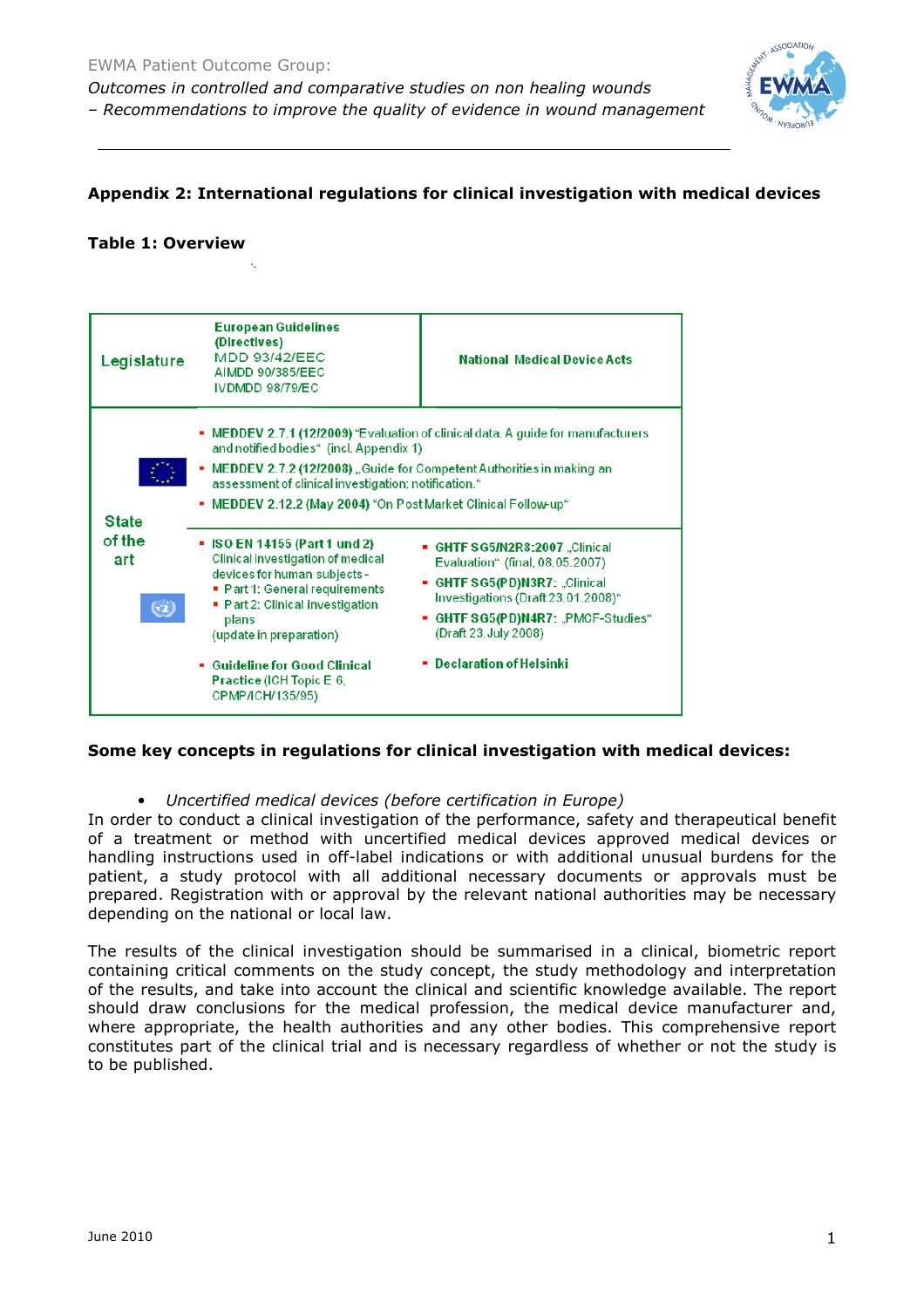

• *Certified medical devices (after certification in Europe, use according to its intended purpose)* 

The conduct of clinical studies with certified medical devices used in their certified indications or 'instructions for use' are governed by minor regulatory requirements – also dependent on the current national or local law.

• *New technologies / products with new physical mode of action:* 

New technologies or products with new physical mode of action or certified medical devices outside its intended purpose/use have to be proven according to the current guidelines.

The manufacturer must demonstrate that the intended purpose(s) and claim(s) made in relation to safety, performance and therapeutical benefit are achieved, as referred to in the Directives for medical devices. As a general rule, such demonstration will require clinical data (Annex X of the Medical Device Directive, MDD 93/42/EEC or Annex 7 of the Active Implantable Medical Devices Directive AIMDD 90/385/EEC). Evaluation of clinical data is particularly relevant to assessment of conformity with essential requirements given in *MDD 93/42/EEC Annex I: General Requirements, sections 1 and 3* and *AIMD 90/385/EEC Annex 1: General requirements, sections 1 and 2.* Attention should also be paid to Annex I, I.6 (MDD) and Annex 1, I.5 (AIMD).

• *Clinical Data* 

Clinical data are data which are relevant to the various aspects of the clinical safety, performance and therapeutical benefit of the device. This must include data obtained from:

- published and/or unpublished data on market experience of the device in question; or a similar device for which equivalence to the device in question can be demonstrated; or
- a prospective clinical investigation(s) of the device concerned; or
- results from a clinical investigation(s) or other studies reported in the scientific literature of a similar device for which equivalence to the device in question can be demonstrated.

Clinical evaluation is based on the assessment of the risks and the benefits, associated with use of the device, through either:

- a) the literature route and/or
- b) clinical investigation route

In the clinical assessment report all clinical data will be reviewed and the clinical benefit/risk ratio will be discussed (MEDDEV. 2.7.1 April 2003 Evaluation of clinical data. A guide for manufactures and notified bodies).

# • *Literature search*

The conclusion on the acceptability of a medical device is based on an assessment of risks and benefits of the literature route or the clinical trial route. In the absence of own clinical trials this analysis should be done according the literature route. Literature research has been carried out in different databases, according to the MEDDEV recommendation.

# • *Metoo products / Generics:*

A lot of products for Conventional or Modern Wound Management are on the market. Nevertheless we have different product groups/families like gauzes, robes, hydrocolloids, foams, films, alginates, hydrofiber, dressings in combination with supportive/ancillary pharmaceutical compounds (like silver or polihexanide dressings).